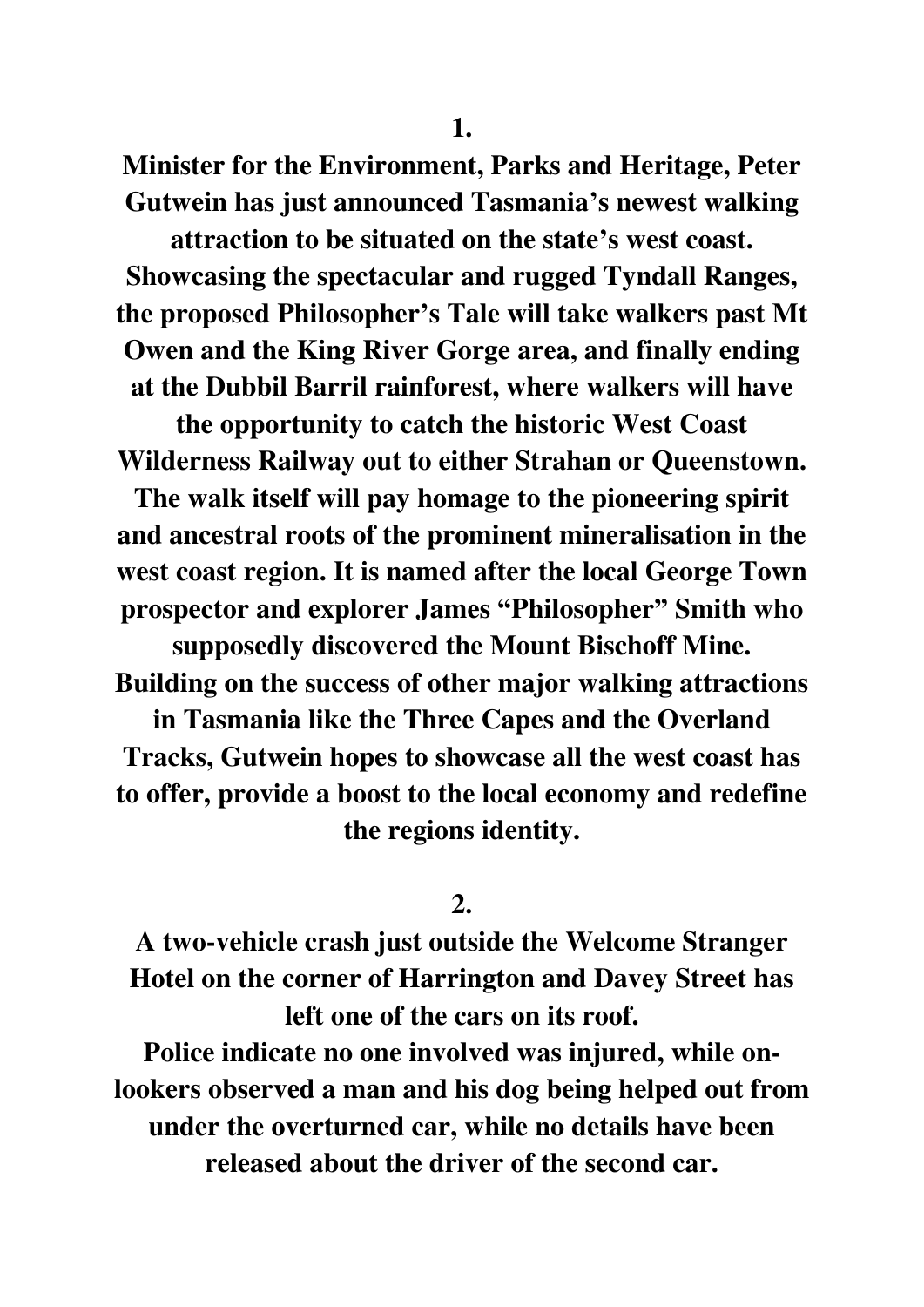**Davey street was closed a few hours ago, with limited access to only the far-left lane. Again, it is unclear whether** 

**this closure is ongoing, but traffic will be moving slow.** 

**This was the second crash today in the city, with police attending another two-vehicle crash between a truck and a car earlier this morning on the Tasman Highway near the Hobart Aquatic Centre.** 

## **3.**

**Yet another Tasmanian restaurant is set to shut its doors for the last time, following a recent spate of business closures across the state.** 

 **Pier01 located on the Ulverstone Wharf, will close to the public next Friday the second of August, after their last event, Cocktails for Cancer.** 

**The owner and executive chef of Pier01, Mathew Waller stated that the closure is predominantly due to his own personal desire to pursue new business opportunities.** 

**The prominent restaurant received accolades from the Tasmanian Hospitality Accociation in 2016, and an award of excellence from the Tasmanian TAFE.** 

**Waller hopes to move on to new personal challenges in the future and most importantly to keep his food passion alive.** 

**4.** 

**Finally to sport, and in swimming, Tasmanian teenager Ariarne Titmus has helped Australian win gold and break** 

**a 10-year world record in the wimen's 4 by 200 metre freestyle at the world swimming championships in Korea.**